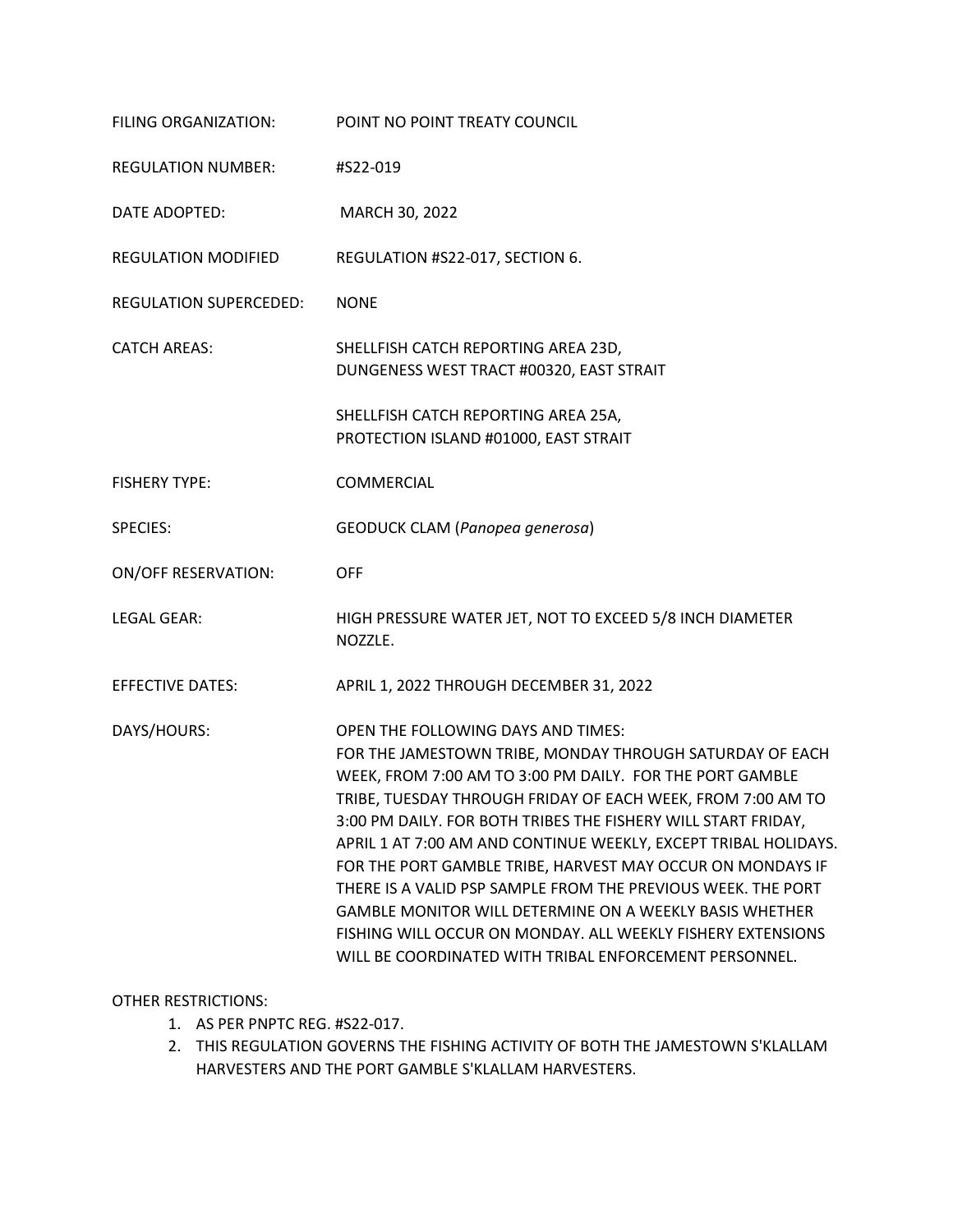- 3. THE BOUNDARIES OF THE GEODUCK TRACT WILL BE MARKED BY BUOYS OR DEFINED BY THE MONITOR.
- 4. DURING THE FISHERY, NO VESSEL AT ANCHOR MAY CROSS THE TRACT BOUNDARY WITHOUT THE PERMISSION OF THE MONITOR. ANY VESSEL THAT DOES SO SHALL BE CONSIDERED FISHING IN CLOSED WATERS.
- 5. DIVE TENDERS MUST REMAIN ON DECK AT ALL TIMES WHEN DIVERS ARE IN THE WATER.
- 6. EACH GEODUCK CLAM MUST BE EXCAVATED INDIVIDUALLY FROM THE BOTTOM. THE PRACTICE OF "SIDE MINING" IS PROHIBITED. NO GEODUCK CLAM THAT IS PARTIALLY OR WHOLLY EXCAVATED MAY BE REPLACED IN THE SUBSTRATE. ALL GEODUCKS EITHER PARTIALLY OR WHOLLY EXCAVATED MUST BE RETAINED AND THE WEIGHTS RECORDED.
- 7. ALL GEODUCK HARVESTED DURING THIS FISHERY MUST BE OFFLOADED AT PORT ANGELES HARBOR FOR DUNGENESS WEST (#00320) AND JOHN WAYNE MARINA FOR PROTECTION ISLAND (#01000). OTHER OFFLOAD SITES WILL BE STIPULATED BY EMERGENCY REGULATION.
- 8. A MINIMUM DISTANCE OF 600 FEET MUST BE KEPT BETWEEN HARVESTING VESSELS. THE MINIMUM DISTANCE CAN BE REDUCED BY THE MONITOR TO 300 FEET, IF WEATHER CONDITIONS ALLOW.
- 9. EACH VESSEL'S GEODUCK HARVEST MUST BE WEIGHED BEFORE THE VESSEL LEAVES THE HARVEST AREA. IF WEIGHOUT ON THE TRACT IS NOT PRACTICAL, THE ALTERNATE WEIGHOUT SITE WILL BE PORT ANGELES HARBOR FOR DUNGENESS WEST (#00320) AND JOHN WAYNE MARINA FOR PROTECTION ISLAND (#01000).
- 10. ALL COMMERCIAL AND TAKE HOME HARVEST MUST BE REPORTED ON THE OFFICIAL TRIBAL WEIGHOUT FORM, AT THE DESIGNATED WEIGHOUT SITE.
- 11. IT IS UNLAWFUL TO HARVEST ON THIS TRACT WITHOUT THE PRESENCE OF THE MONITOR, EITHER ON-THE-WATER OR WITHIN VISUAL DISTANCE.
- 12. THE FISHERY WILL BE MANAGED ACCORDING TO THE 2022-23 GEODUCK HARVEST MONITORING AND COMPLIANCE STANDARDS CONTAINED IN THE STRAIT OF JUAN DE FUCA GEODUCK HARVEST MANAGEMENT PLAN, EXCEPT THAT DIVERS MAY BE ALLOWED TO HARVEST BEYOND THE BOUNDARY OF TRACT BUOY MARKERS ON ANY TRACT IF THESE MARKERS ARE REPOSITIONED AT LEAST 300 FEET INSIDE OF THE ACTUAL TRACT BOUNDARY.
- 13. DIVERS ARE NOT ALLOWED IN IN THE WATER BEFORE THE OPENING TIME OF 7:00 AM.
- 14. ALL COMMERCIAL GEODUCK SALES MUST BE MADE TO TRIBALLY APPROVED BUYERS WHO HAVE FILLED OUT A BUYER'S AGREEGMENT WITH EITHER THE PORT GAMBLE OR JAMESTOWN TRIBE.

JAMESTOWN SPECIFIC PROVISIONS:

- 1. IF NITROX BREATHING GAS MIXTURE IS USED, DIVE PROFILES MUST ADHERE TO THE STANDARD AIR/NO DECOMPRESSION LIMITS.
- 2. FOR THE JAMESTOWN TRIBE, THE MAXIMUM AMOUNT OF TAKEHOME HARVEST FOR JAMESTOWN FISHERS IS 12 POUNDS/DAY.

PORT GAMBLE SPECIFIC PROVISIONS:

1. THE 2022-2023 PORT GAMBLE S'KLALLAM TRIBE SUBTIDAL GEODUCK REGULATION #S22- 007 IS ADOPTED INTO THIS REGULATION BY REFERENCE. ALL REQUIREMENTS AND